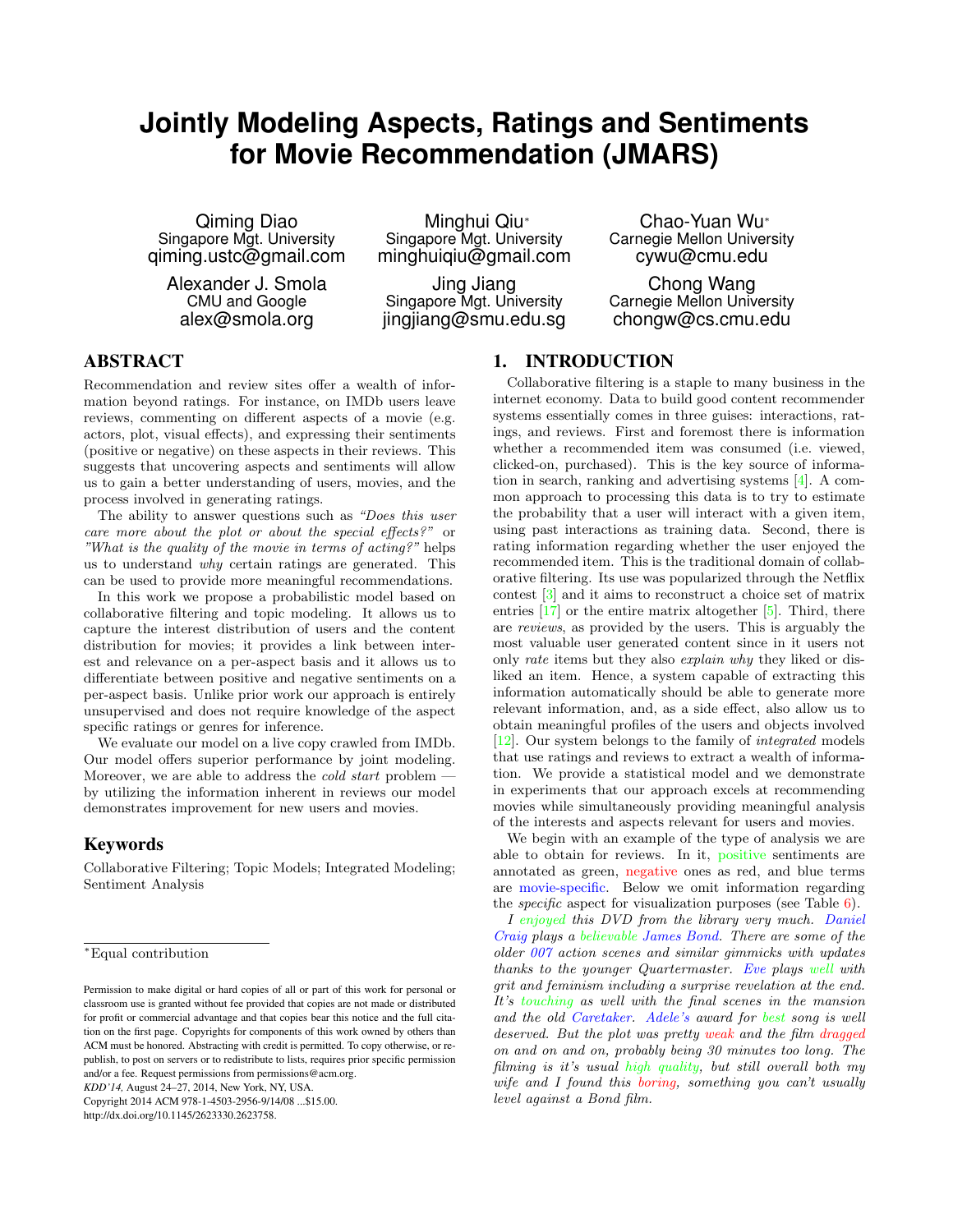## 1.1 Integrated Modeling

The motivation for our work arises from the task of serving the right items to users. This involves a number of challenges ranging from designing an effective user interface to user personalization to solving the cold-start challenge of initializing a recommendation system with meaningful content. Given the wealth of information inherent in review sites, such as IMDb, Netflix and Amazon Prime, it is tempting to extract more than just ratings from the data. After all, we want to understand why a user liked a particular movie, what his preferences are when it comes to selecting a movie (visual effects, plot, choice of subject matter).

Conventionally, in factorization approaches to recommendation [9] one uses exclusively the information inherent in the ratings. Consequently the latent factors have a certain degree of ambiguity — for instance, if we capture user and movie attributes with vectors  $v_u$  and  $v_m$  to predict a score  $r_{um} \sim \langle v_u, v_m \rangle$ , then the parameters are invariant under rotation. That is, replacing  $v_u$  with  $Uv_u$  and  $v_m$  with  $Uv_m$ for some rotation  $U$  will leave the outcome unchanged, yet it may considerably alter the interpretation of coordinatewise attributes in  $v_u$  and  $v_m$ . This is undesirable in several respects: It leads to hard-to-understand factors; The factors may change considerably while leaving the underlying statistical model unchanged.

However, these factors represented as a vector of numbers are usually hard to interpret. For instance, did the movie have good acting but bad story, did the user prefer the director but dislike the genre? At the same time many review sites have textual content in addition to the numerical scores. For instance, IMDb is primarily a review site, Netflix allows for comments, YouTube is comments-only, Yelp contains comments and reviews but is lacking in terms of recommendation, and Zagat primarily focuses on curated content. This allows us to solve the above problem. For example, the word "predictable" in a movie review tells us that the user is talking about the "plot" aspect with a "negative sentiment"; likewise, a word "hilarious" tell us that the movie is a comedy and that the user probably likes it.

It is therefore tempting to try extracting additional meaning from textual data. This is valuable, e.g. when building a search and retrieval system since it allows us to identify attractive (and undesirable) aspects. For example, if a user always likes to write reviews talking about the special effects, we should recommend movies with great special effects to her if we can identify these movies. Moreover, we can learn from aspect related specialization which terms are associated with aspect specific sentiments.

## 1.2 An Overview of the Model

Our model provides a principled extension of the factorization models commonly used for recommendation. That is, we retain the notion that reviews are generated by incorporating user and movie specific features. However, unlike simple vectorial rating models, we use a structured representation to capture the interaction between movie and user. In this sense our model borrows from the tensorial factorization approach of [16] and it extends it from scalars to documents.

More specifically, we assume that each user (and each movie) has an aspect distribution of interest. Reviews are generated by drawing from the product of movie and user aspects. For instance, a review text will likely contain details about special effects, but only if the user is actually interested in them and if the movie has special effects worth discussing. Hence, reviews inform both about the content of a movie and also about the interests of a user.

This differentiation allows us to attribute partial scores to interests, i.e. we assume that the review scores arise from the process of combining partial scores associated with different aspects of the movie. Not only does this improve rating accuracy, it also allows us to attach sentiments to aspects. In other words, we can model which terms associate with positive, negative, and neutral aspect specific words within an aspect. We model the following five groups of words:

- Background That is, words uniformly distributed in every review are considered background words. For example, in the case of movie reviews, these words include "characters", "movies", etc.
- Movie-specific Words such as the name of the characters in a movie, or any term that appears only in the movie are considered movie-specific. These two types of words provide less information about movie quality.
- Aspect These are words associated with specific aspects. For example, "music", "sound", and "singing" are all aspect words related to the "music" aspect.
- Aspect-Sentiment These words usually come with a specific aspect to express positive or negative sentiments. For example, words such as "bored", "predictable" usually appear with a discussion of the "plot".
- General sentiment For example, words such as "great", "bad", or "worse" do not really convey any aspect specific content. We call them general sentiment words.

#### 1.3 Contributions

The key contribution of our model is that it integrates all available data sources, that is, it provides a joint model of user activity, movie content, ratings, reviews, and a detailed language model of the reviews. We show the following:

- Our model outperforms state-of-the-art recommender systems such as matrix factorization [15].
- We obtain an aspect representation of user interests and movie properties.
- We are able to uncover aspect-specific sentiment words.
- We provide an efficient inference algorithm.
- Our experiments are carried out on a real-world snapshot of reviews crawled from IMDb.

In summary, this is the first model tackling the problem set as a whole rather than piecemeal. We begin with an overview of related work in Section 2. This is followed by a description of the model in Section 3. Inference algorithms are provided in Section 4. We then present experimental results in Section 5 and a conclusion in Section 7.

# 2. RELATED WORK

Collaborative filtering is a fertile area of research and there exists a multitude of techniques which can readily be applied to subsets of the problem that we tackle. See e.g. [18, 9] for a review. Specifically, probabilistic matrix factorization methods [15, 17] have proven successful in real world problems [3, 8, 11, 25, 22].

However, probabilistic matrix factorization techniques struggle to generalize to new items, i.e. they fail at the cold-start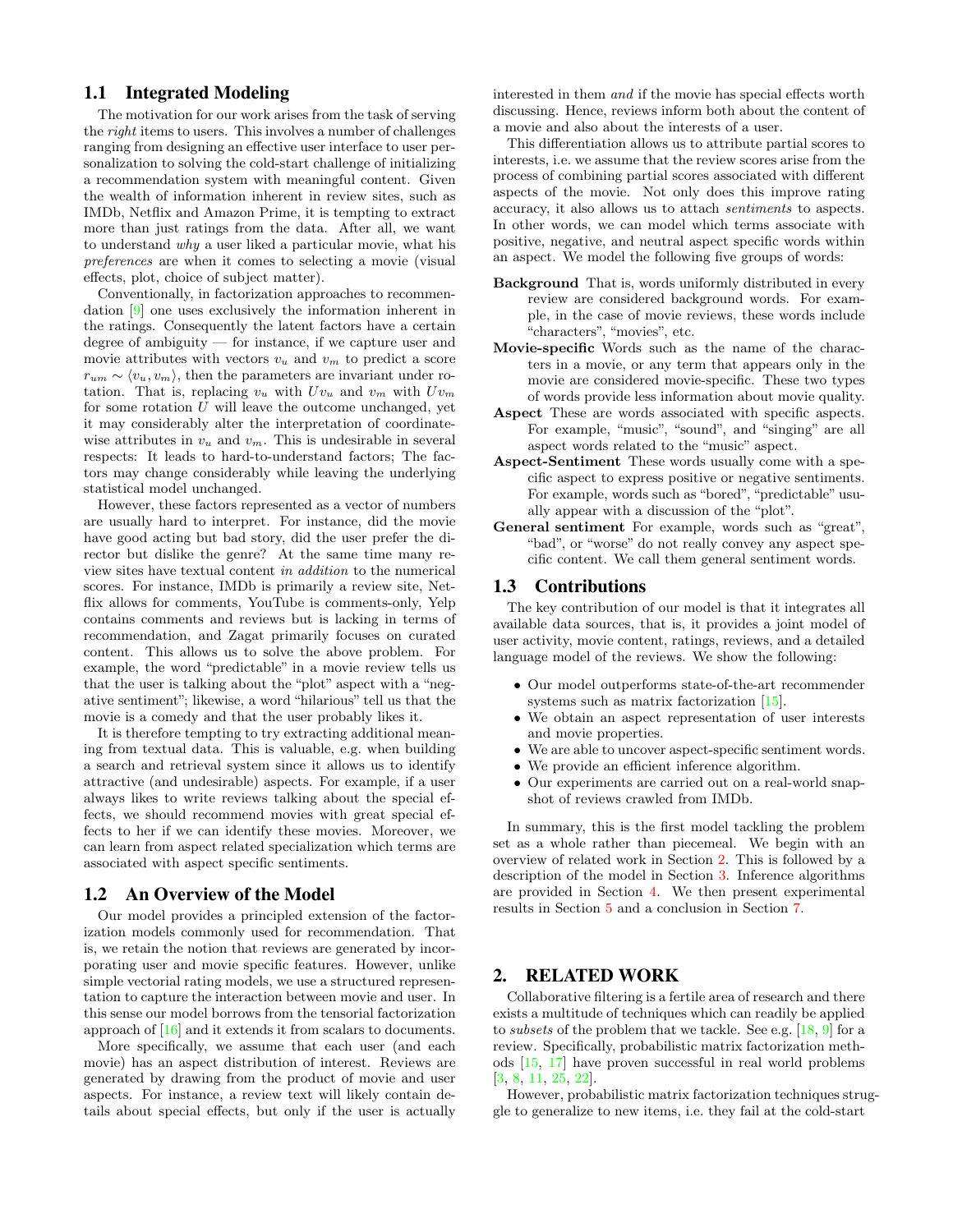problem. Regression based latent factor models (RLFM) [1] use attribute features to solve this problem by incorporating observable features into latent factors. Recent research [22, 16] incorporates Latent Dirichlet Allocation (LDA) and uses the topic as features, e.g. for recommending scientific articles. In terms of ratings, [19] use a statistically more appropriate model for capturing the discrete nature of the reviews by formulating an exponential families approach.

Moreover, there is rich literature analyzing reviews, e.g. using LDA [14, 26, 23] to uncover topics and sentiments. These works provide a more fine-grained analysis of review texts by separating sentiment words from neutral aspect words. In light of this, we build a language model component in our integrated model to capture aspects and sentiments in reviews. Different from a semi-supervised component or opinion lexicon used in  $[14, 26]$ , our sentiments are learnt by building a linkage between user ratings and sentiments.

A recent line of work aims to model multi-aspect ratings from reviews, e.g. [20, 13, 10, 13, 12]. However, it often relies on having aspects readily available, often with aspectspecific ratings. The work of [20] uses LDA based model to identify 'topics' that are correlated with user ratings. Similarly, [13] uses multi-aspect ratings to infer sentiments for predefined aspects. With respect to the importance of mining ratable aspects that contribute to user ratings, as shown in these works, our model also seeks to profile a user's aspect preference when it comes to selecting a movie.

The key difference in our model is that it provides an *inte*grated approach to this broad range of problems. Probably Hidden Factors as Topics (HFT) [12] is the closest to our work. HFT jointly models review texts and user ratings by associating each topic dimension with a hidden factor. However, unlike HFT we do not have such constraint. This increases the range of applicability. As shown in experiments, our model discovers a more meaningful low-rank representations of aspects, sentiments and movies, and a better recommendation results.

# 3. MODEL

## 3.1 Modeling Assumptions

Our task is to predict for a given user  $u$  and a movie  $m$ both the observed rating  $r_{um}$  and also the review  $w_{um}$ , as given by a collection of words  $w_{umi}$ . In contrast to previous work we model both aspects jointly, using a multitude of observed and latent variables.

The most intuitive way of understanding the model of Figure 1 is to consider how a review is written. Users are assumed to have a given interest distribution  $\theta_u$  in terms of aspects they write and care about. Moreover, they are also assumed to have biases  $b<sub>u</sub>$  regarding what can be considered to be a reasonable baseline with regard to their choice. Likewise, movies contain a number of aspects, as indicated by  $\theta_m$  and a bias  $b_m$ .

Whether a user likes a particular movie depends on a number of things. First, it helps if the movie contains aspects the user cares about. Secondly, it is also important that the user's expectations  $v_u$  match the movie's properties  $v_m$ , when viewed under the angle of a specific aspect, as captured by  $M_a$ . These aspect-specific ratings of a movie by a user  $r_{uma}$  are then aggregated, based on the user's priorities to obtain an aggregate rating  $r_{um}$ .



Figure 1: Factorized rating and review model. Note the symmetry between users and movies. The model contains four major plates: aspects, users, movies, and the words within a given review. They are nested and partially overlapping. For convenience we represent the aspect plate as two separate plates (language model and aspect review model are contained in the same plate).

As for the actual review text, we assume the following: reviews contain words drawn from a baseline language model of words typically occurring in reviews  $\phi_0$ . Moreover, there are positive and negative sentiment words, as indexed by  $\phi_s$ , where  $s \in \{\text{positive}, \text{negative}\}.$  Finally, we assume that there are aspect specific word distributions  $\phi_a$ , again colored by sentiment s, i.e.  $\phi_{as}$ . Depending on whether a user appreciates a particular aspect of a movie, as indicated by  $r_{uma}$ , he will generate positive or negative sentiment words (or simply neutral ones). Finally, there are also movie-specific words, such as the name of the main protagonists, the title, and other named entities that are bound to occur in a review, regardless of the user. This approach of mixing between five different components summarizes our strategy. Probably most closely related is the model of [2] who use a similar switch construction to distinguish between positive and negative sentiment. The key difference is that we do not have any explicit information regarding attitude and aspects. Instead, we need to extract this from the reviews.

We employ a conventional bag of words representation, paired with a Dirichlet-Multinomial to capture the word distribution of the reviews. Aspect-specific ratings are generated by matrix factorization, i.e. a Gaussian inner-product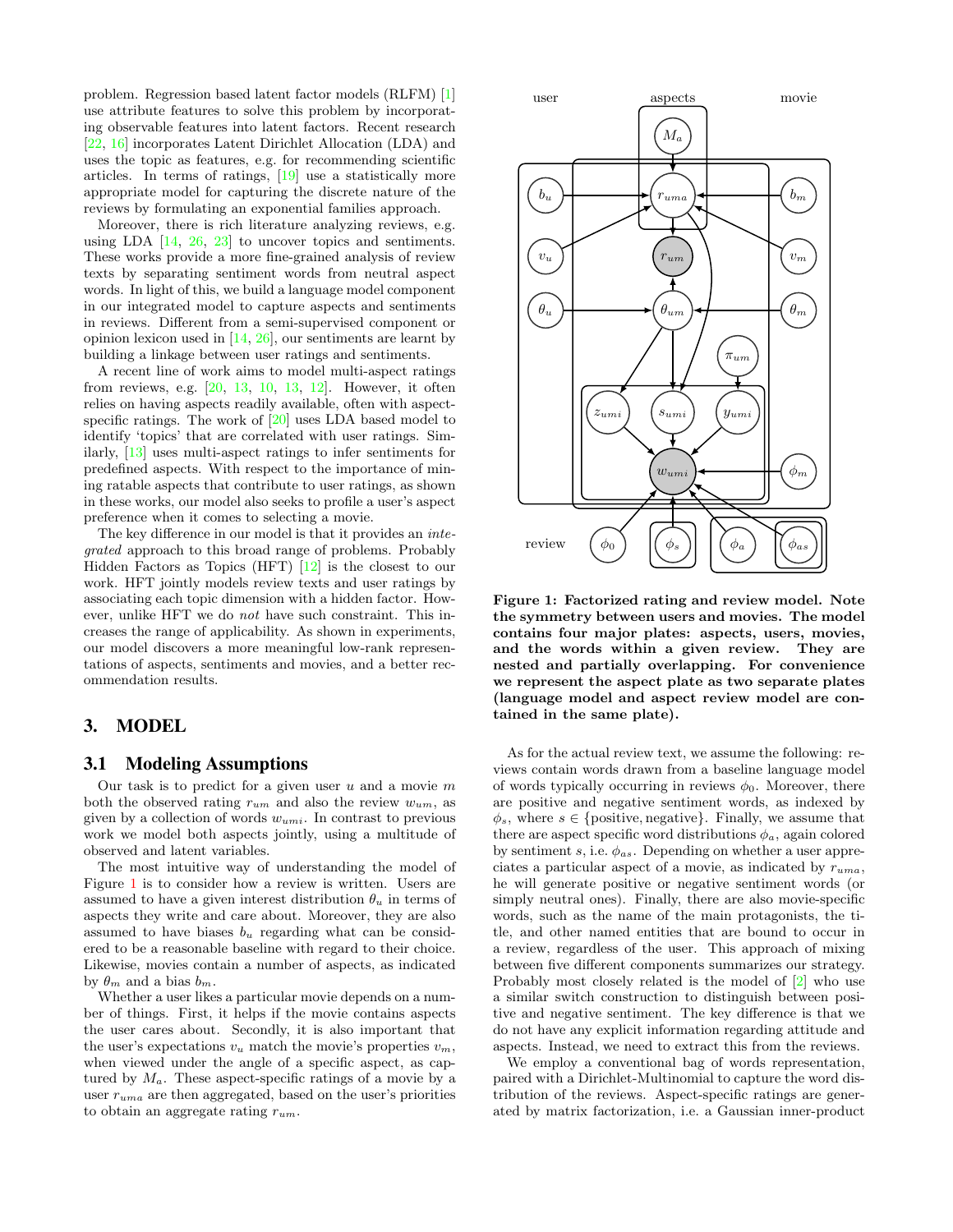model. The twist here is that we capture aspect specific preferences via a scaling matrix  $M_a$ . This is a strict generalization of regular factorization approaches. Finally, the mixing between these aspects occurs by an exponential linear model which also governs review combination.

#### 3.2 Matrix Factorization with Aspects

As is common in collaborative filtering, only a tiny fraction of matrix entries are present — our dataset contained less than 0.03% observed entries. To infer the missing entries collaborative filtering relies on the assumption that the underlying matrix has fairly low rank and thus, a small number of terms suffice to determine the remainder of the results.

One may argue that this is only part of a solution, since the relative values of the entries matter more than their absolute value [25, 24]. That said, for the purpose of comparison to existing results we adopt the strategy of measuring the least mean square deviation. The matching probabilistic model is that of additive noise relative to an estimated relevance score. We build on the probabilistic matrix factorization (PMF) approach of [17].

As in PMF, we assume that users  $u$  and movies  $m$  are characterized by latent factor vectors  $v_u$  and  $v_m$  respectively, that are drawn from zero-mean spherical Gaussian priors

$$
v_u \sim \mathcal{N}(0, \sigma_u^2 \mathbf{I}) \text{ and } v_m \sim \mathcal{N}(0, \sigma_m^2 \mathbf{I}).
$$
 (1)

The hyperparameters  $\sigma_u^2$  and  $\sigma_m^2$  are user-related and movierelated variances, respectively. In a conventional recommender model one would then assume that

$$
r_{um}^{\text{conventional}} \sim \mathcal{N}(v_u^\top v_m + b_u + b_m, \sigma^2)
$$

That is, given biases  $b_u$  and  $b_m$ , we observe a noisy variant of the compatibility. Different from PMF  $[15]$ , we assume an aspect-specific rating of movie  $m$  by user  $u$ .

$$
r_{uma} = v_u^{\top} M_a v_m + b_u + b_m + b_0.
$$
 (2)

Here  $b_u$  and  $b_m$  are biases for users and movies respectively and  $b_0$  is a common bias. The idea is that while  $v_u$  and  $v_m$  encode the general profile, the matrix  $M_a$  emphasizes the aspect specific properties. That is, while movies may be overall good, they may or may not excel quite as much in specific aspects.

We assume Gaussian priors with fixed mean and precision on real-valued parameters. Specifically, we assume that each element of  $M_a, v_u, v_m, b_u, b_m$  follows a Gaussian distribution with zero mean and a fixed precision.

#### 3.3 Two Factor Model

One of the challenges in combining user and movie attributes is in the task to fuse the respective attributes into a joint model. Our approach borrows from [7] by designing an exponential additive model in terms of  $\theta_u$  and  $\theta_m$ . The latter are user and movie specific aspect parameters which jointly generate the aspect distribution of a review. Our assumptions are as follows:

$$
\theta_u \sim \mathcal{N}(0, \sigma_{\text{useraspect}}^2 \mathbf{1})
$$
 and  $\theta_m \sim \mathcal{N}(0, \sigma_{\text{movieaspect}}^2 \mathbf{1})$  (3)

Moreover, the joint aspect distribution is given by

$$
\theta_{um} \propto \exp(\theta_u + \theta_m) \text{ i.e. } p(a|\theta_u, \theta_m) = \frac{e^{\theta_{ua} + \theta_{ma}}}{\sum_{a'} e^{\theta_{ua'} + \theta_{ma'}}} \tag{4}
$$

We also make the (slightly controversial) modeling assumption that the extent of discussion in a review and the relative importance of a aspect coincide. That is, aspects that are discussed at twice the length will contribute twice as much to the aggregate score for a review. This yields

$$
\hat{r}_{um} = \mathbf{E}_{a|\theta_u, \theta_m} \left[ v_u^\top M_a v_m + b_u + b_m + b_0 \right] \tag{5}
$$

$$
=v_u^{\top} \left[ \sum_a p(a|\theta_u, \theta_m) M_a \right] v_m + b_0 + b_u + b_m \qquad (6)
$$

Here  $\hat{r}_{um}$  is the predicted review rating, and the observed rating  $r_{um}$  is generated using  $\mathcal{N}(\hat{r}_{um}, \epsilon^{-2})$ . This is a strict generalization of the PMF model. The key difference is that the aspect weighting for a given (user,movie) combination is dependent on the aspects they excel in. In other words, the metric is variable in accordance with the content of the movie and the interest of the user. The idea is that, if a movie is a SciFi movie with correspondingly high value of  $\theta_{m,\text{SciFi}}$ , then the user's review of the movie will likely contain SciFi-related content and moreover, the SciFi quality of the movie will matter in terms of the overall rating. That is,  $\theta_{um,SciFi}$  will likely be large.

A few comments regarding  $M_a$  are in order. First and foremost, it does not increase the total number of parameters dramatically, since we only require  $k$  terms for each diagonal matrix. In turn it allows us retain one joint latent attribute model in  $v_u$  and  $v_m$  while simultaneously being able to identify individual aspects as needed via  $v_u^{\top} M_a v_m$ .

#### 3.4 A Language Model for Reviews

A key in our reasoning is the integration between ratings and reviews. We already established the link between general attributes, aspect-specific ratings and posited a model for the aspect distribution of the a review.

As shown in the sample review in the introduction, when writing a movie review, the user will express his opinions through a set of sentiment words, such as best, weak or boring. Close examination also shows that the user has different opinions on different aspects of the movie. For instance, the user might like the music of a movie but dislike the plot. This motivates us to model an aspect-specific sentiment for a movie. Overall, we assume that the review language model is given by a convex combination of five components.

- A background language model covering the default word distribution  $\phi_0$ .
- A background sentiment distribution addressing positive and negative sentiments, i.e.  $\phi_{s+}$  and  $\phi_{s-}$ . They are not document specific.
- A movie-specific word distribution  $\phi_m$ . This is employed to capture the names of actors, movie title, and primarily salient entities in the review.
- An aspect-specific word distribution  $\phi_a$ .
- An aspect-specific sentiment distribution  $\phi_{as+}$  and  $\phi_{as-}$ capturing positive and negative sentiments. Note that the use of words can be highly context specific. For instance, while brutal tends to carry a negative connotation, it is associated with positive reviews in the context of war movies. We detect this automatically.

Crucial to the mixture between these models is the use of a switch variable which chooses between the above types. We accomplish this via  $\pi$ , the switching distribution. From it we draw the selector variable  $y_{umi}$  for each word and depending on its value we pick one of the above five components. We now go through each of the terms in detail: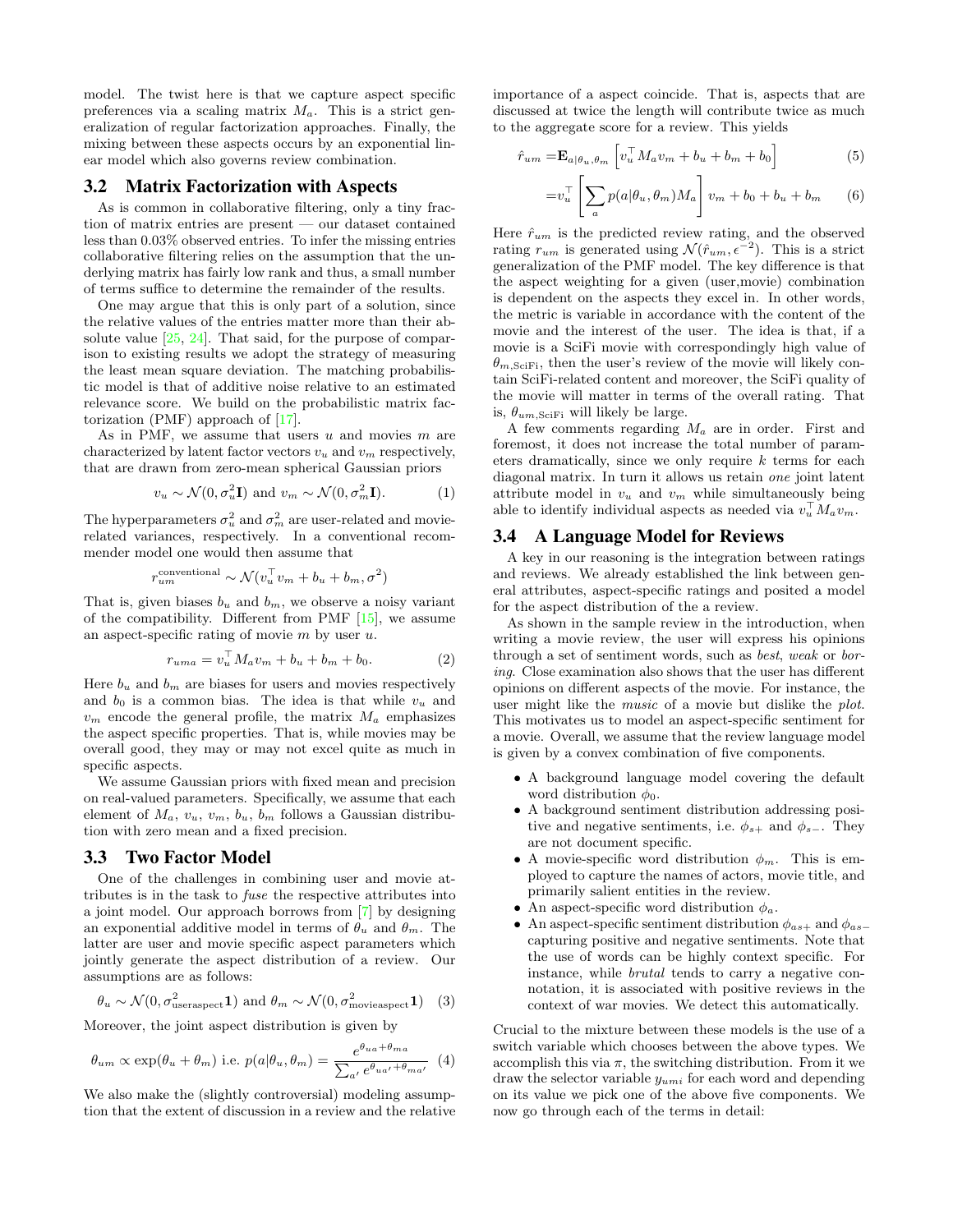**Switching distribution**  $\pi_{um}$ : We draw it from a Dirichlet prior. Subsequently draw  $y_{umi}$  from  $\pi_{um}$ , that is

$$
\pi_{um} \sim \text{Dir}(\gamma) \text{ for } \pi_{um} \in \mathcal{P}_5 \tag{7}
$$

$$
y_{umi} \sim \text{Mult}(\pi_{um}) \tag{8}
$$

In other words, we infer on a per-review basis what the mixture of generic and specific terms is.

**Aspect**  $z_{umi}$ : Whenever we draw an aspect-specific word, we need to decided the aspect. This is accomplished by sampling from  $\theta_{um}$ , i.e.

$$
z_{umi} \sim \text{Mult}(\theta_{um}).\tag{9}
$$

**Aspect sentiment**  $s_{umi}$ : When  $s_{umi}$  is an aspect-specific sentiment, its sentiment is determined by the aspectspecific rating via a logistic link function.

$$
p(s_{umi}|r_{uma}, z_{umi} = a) = \frac{1}{1 + e^{-s_{umi}(cr_{uma} - b)}}.
$$
 (10)

In other words, the propensity of picking a positive or a negative sentiment word are related to the aspect specific rating  $r_{uma}$ . Note that we identify  $s_{umi} = 1$ with positive and −1 with negative sentiment.

- **Aggregate sentiment**  $s_{umi}$ : When  $s_{umi}$  is an general sentiment, this is entirely analogous to above. The only difference is that we draw  $s_{umi}$  from the aggregate rating  $\hat{r}_{um} = \sum_{a} \theta_{uma} r_{uma}$ . In other words, as before, we use a logistic model to infer general sentiments, employing the predicted review rating  $\hat{r}_{um}$ .
- **Language models**  $\phi_0, \phi_s, \phi_a, \phi_{as}, \phi_m$ : Each of the language models is a multinomial distribution with a Dirichlet as a conjugate. That is, we assume that

$$
\phi_0 \sim \text{Dir}(\eta_0),
$$
\n $\phi_s, \phi_{as} \sim \text{Dir}(\eta_{\text{sentiment}}),$ \n $\phi_a \sim \text{Dir}(\eta_{\text{aspect}}),$ \n $\phi_m \sim \text{Dir}(\eta_{\text{move}})$ 

where the value of each element in  $\eta$  depends the partof-speech tag of the corresponding word. Adding hierarchy to language models is an obvious direction for improvement, albeit at the expense of a rather more expensive inference problem.

Emission model: The final piece in our approach is to model how the actual words are being generated.

- Based on  $y_{umi}$  decide which of the five model types to pick.
- If  $y_{umi}$  is aspect specific, select  $\phi$  from the aspect models using aspect  $z_{umi}$ .
- If  $y_{umi}$  is aspect-sentiment specific, inspect  $s_{umi}$ for a matching sentiment for aspect  $z_{umi}$ .
- If  $y_{umi}$  is sentiment specific, inspect  $s_{umi}$  for the corresponding sentiment.

Likewise, we choose the baseline model  $\phi_0$  or the movie specific model  $\phi_m$  as needed.

By default we choose Gaussian priors for real-valued parameters and Dirichlet conjugate priors for the multinomial distributions. This completes the model specification.

#### 3.5 Properties

Before we delve into details of the inference algorithm, a brief discussion of some properties of the model is in order. The coupling between aspect specific sentiments and ratings allows us to infer such terms without the need for detailed reviews. In fact, it overcomes the problem arising in [19]:

there the recommender model could not take advantage of aspect specific ratings to obtain a more refined user model. Moreover, it overcomes the limitation of having only a small number of aspects, such as in [12] since it does not require an explicit formulation of categories. To the best of our knowledge, this is the first integrated model for recommendation.

As byproduct we obtain aspect preferences for both movie and user. Furthermore, we are able to extract movie-specific terms via  $\phi_m$ . This is useful for search and retrieval.

## 4. INFERENCE AND LEARNING

Our goal is to learn the hidden factor vectors, aspects, and sentiments of the textual content to accurately model user ratings and maximize the probability of generating the textual content. Hence our objective is the negative log posterior, defined as

$$
\mathcal{L} := -\log p(\mathcal{R}, \mathcal{W}|\Upsilon, \Omega). \tag{11}
$$

where  $R, W$  denote the ratings and words respectively and  $\Upsilon$  and  $\Omega$  are the Gaussian and Dirichlet hyperparameters.

Unfortunately, inference in this problem is intractable in its direct formulation. Instead, we resort to a hybrid inference procedure combining sampling and variational optimization. That is, we use Gibbs-EM  $[21]$ , an inference method that alternates between collapsed Gibbs sampling [6] and gradient descent, to estimate parameters in the model. After collapsing out the parameters pertaining to the language model, terms cease to be conditionally exchangeable, hence we cannot decompose  $\mathcal L$  further. That said, all relevant terms decompose for the purpose of the inference algorithm and we have:

$$
\mathcal{L} \overset{\text{def}}{=} \sum_{r_{um} \in \mathcal{R}} \left[ \epsilon^{-2} (r_{um} - \hat{r}_{um})^2 - \log p(w_{um} | \Upsilon, \Omega) \right]. \tag{12}
$$

The first term denotes the prediction error on user ratings. The second term denotes the probability of observing the text conditioned on priors. Note that this is not a formal equality since each review and score depends on its annotation and, indirectly, on the annotations of all remaining documents. This is simply to convey the intuition of the inference approach that we will pursue.

In the E-step, we perform Gibbs sampling to learn the hidden variables by fixing the values of  $\theta_{um}$  and  $\{r_{uma}\}_{a=1}^A$ . In the M-step, we perform gradient descent to learn hidden factor vectors by fixing the values of  $\{y, z, s\}_{umi}$ .

# 4.1 E-step

In the E-step, we perform Gibbs sampling to learn the hidden variables  $\{y, z, s\}_{umi}$  by fixing the values of  $\theta_{um}$  and all  ${r_{uma}}_{a=1}^A$  updated in the gradient descent step. Dirichlet-Multinomial conjugacy allows Gibbs sampling to work by sampling on the individual tuple of  $\{y, z, s\}_{umi}$ , collapsing out all the language models  $\phi$ . As this is a conventional step, we omit the detailed derivations and present the derived Gibbs sampling update rules. Interested readers are referred to [6] for more details.

For the word in the  $i$ -th position of the review written by user  $u$  for movie  $m$ , we jointly sample its switching variable  $y_{umi}$ , topic  $z_{umi}$  and sentiment  $s_{umi}$ , conditioned on its Markov blanket. Let  $w = w_{umi}$  and d denote the set of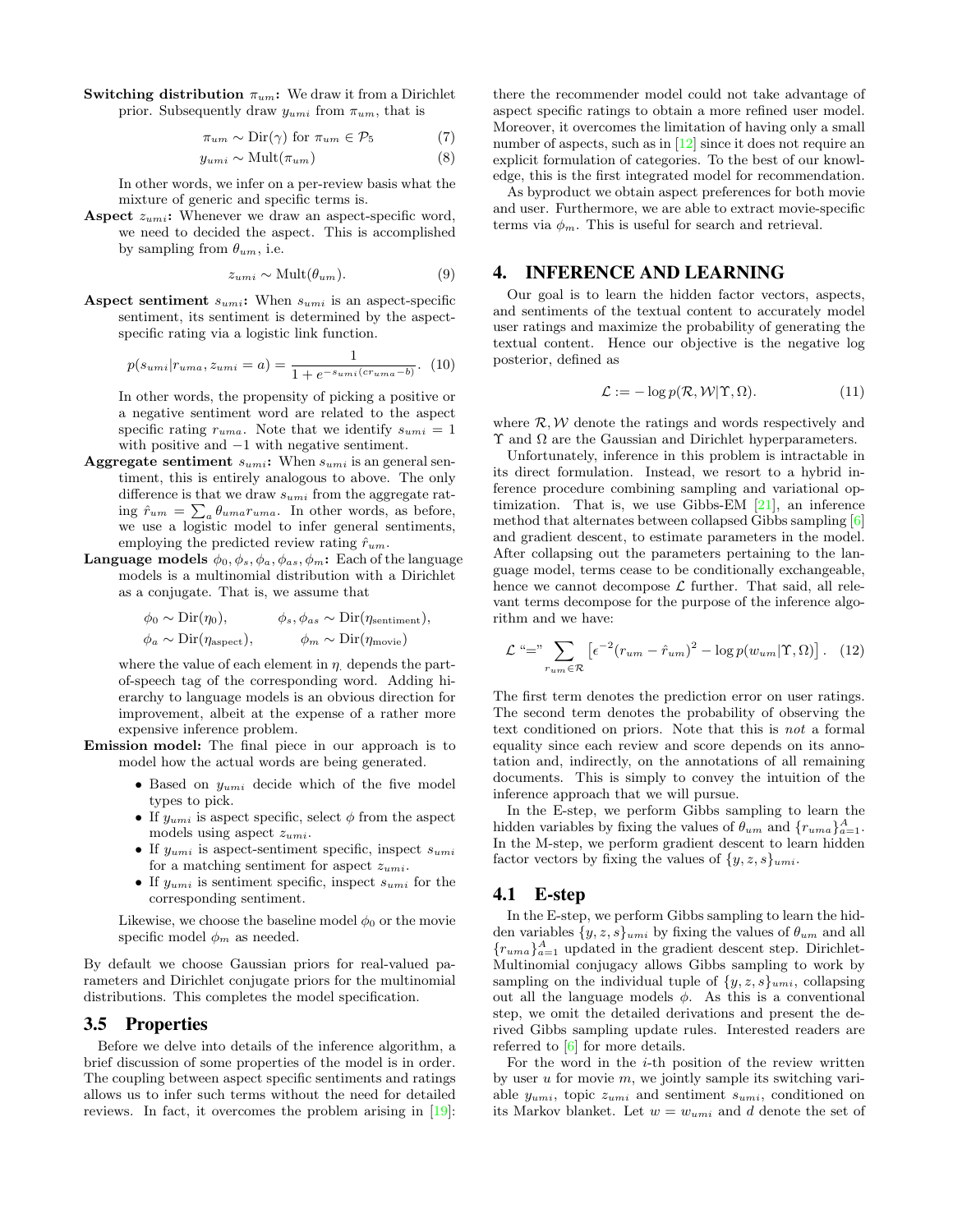variables  $\{umi\}$ .

$$
p(y_d = y, z_d = z, s_d = s | y_{\neg d}, w, \theta_{um}, \Omega) \qquad (13)
$$
  
\n
$$
\propto \frac{C_{\neg d}^y + \gamma}{\sum_{y'=1}^5 C_{\neg d}^{y'} + 5\gamma} \cdot \left[ \frac{C_{y,\neg d}^w + \eta_0^w}{\sum_{w'=1}^V C_{y,\neg d}^w + \eta_0^{(\cdot)}} \right]^{I(y=0)} \cdot \left[ \frac{C_{y,\neg d,s}^w + \eta_{\text{sentiment}}^{sw}}{\sum_{w'=1}^V C_{y,\neg d,s}^{w'} + \eta_{\text{sentiment}}^{(\cdot)}} p(s|\hat{r}_{um}) \right]^{I(y=1)} \cdot \left[ \frac{C_{y,\neg d,s}^w + \eta_{\text{sentiment}}^{w}}{\sum_{w'=1}^V C_{y,\neg d,s}^w + \eta_{\text{sentiment}}^{(\cdot)}} \cdot \theta_{umz} \cdot p(s|r_{umz}) \right]^{I(y=2)} \cdot \left[ \frac{C_{y,\neg d,s}^w + \eta_{\text{aspect}}^{w}}{\sum_{w'=1}^V C_{y,\neg d,s}^{w'} + \eta_{\text{aspect}}^{(\cdot)}} \cdot \theta_{umz} \right]^{I(y=3)} \cdot \left[ \frac{C_{y,\neg d,m}^w + \eta_{\text{move}}^{w}}{\sum_{w'=1}^V C_{y,\neg d,m}^{w} + \eta_{\text{move}}^{(\cdot)}} \right]^{I(y=4)} \cdot \left[ \frac{C_{y,\neg d,m}^w + \eta_{\text{move}}^{w}}{\sum_{w'=1}^V C_{y,\neg d,m}^{w'} + \eta_{\text{move}}^{(\cdot)}} \right]^{I(y=4)}
$$

Here  $C_{y=4, \neg_d,m}^w$  denotes the number of times that w is sampled as a movie-specific word in movie m excluding the current word assignment; all the other Cs are defined in the same way.  $\mathbb{I}(\cdot)$  is a indicator function that returns 1 if the statement is true and 0 otherwise. In other words, we effectively have a big switch statement distinguishing 5 cases.

Note that when  $y = 3$ , the word is an aspect word, and we need to sample an aspect label from  $\theta_{um}$ , which is a deterministic softmax transformation of the sum of  $\theta_u$  and  $\theta_m$  given by (4). The aspect sentiment probability  $p(s|r_{umz})$ is based on (10) and the aggregate sentiment  $p(s_d = s | \hat{r}_{um})$ uses an analogous logistic function for the predicted general rating  $\hat{r}_{um}$  of the movie.

## 4.2 M-Step

In this step, we use gradient descent to learn the set of parameters  $\Theta = [\{v_u, b_u, \theta_u\}_{u=1}^U, \{v_m, b_m, \theta_m\}_{m=1}^M, \{M_a\}_{a=1}^A]$ by fixing the values of  $\{y, z, s\}_{umi}$ . In this case, our objective function is further modified as follows:

$$
\mathcal{L}' = \sum_{r_{um} \in \mathcal{R}} \left[ \epsilon^{-2} (r_{um} - \hat{r}_{um})^2 - \log p(\lbrace w, y, z, s \rbrace_{um} | \Theta) \right] - \log p(\Theta | \Upsilon).
$$
\n(14)

The first term remains unchanged from (12). The second goal is to maximize the likelihood of generating all the observed  $\{y, z, s, w\}_{u,m}$  variables obtained from Gibbs sampling. The final term is the Gaussian prior of all the parameters. We then seek to minimize the following objective function, decomposed from (14).

Let  $\mathcal{L}'_{um}$  be the objective for a single rating and review texts, i.e.:  $\mathcal{L}' = \sum_{r_{um} \in \mathcal{R}} \mathcal{L}'_{um} - \log p(\Theta | \Upsilon)$ . We expand the likelihood contribution of a given (user, movie) pair  $\mathcal{L}'_{um}$  as follows:

$$
\mathcal{L}'_{um} = \epsilon^{-2} (r_{u,m} - \hat{r}_{u,m})^2
$$
  
- log p({w, z, s}\_{um} | \theta\_u, v\_u, b\_u, \theta\_m, v\_m, b\_m, M\_a)  
=  $\epsilon^{-2} (r_{u,m} - \hat{r}_{u,m})^2 - \sum_s N_{u,m,s}^{y=1} \log p(s | \hat{r}_{um})$   
-  $\sum_a \sum_s N_{u,m,a,s}^{y=2} \log p(s | r_{uma}) - \sum_a N_{u,m,a}^{y=3} \log \theta_{uma}.$ 

where  $N_{u,m,s}^{y=1}$  is the number of times general sentiment s appears in user u's review in movie m, and  $N_{u,m,a,s}^{y=2}$  is the number of times the aspect sentiment s appears under aspect a, and  $N_{u,m,a}^{y=3}$  is the number of times aspect a appears in

the review. We then compute the first derivatives of  $\mathcal{L}'$  with respect to the variables. We optimize  $\mathcal{L}'$  using L-BFGS.

## 4.3 Implementation

We perform 500 runs of Gibbs EM. In each run, we run one iteration for the Gibbs sampling stage and another 10 iterations of gradient descent. We fixed the number of topics and the dimension of the latent factors. For our models and competing baseline models, we use grid search on a development set to select the model hyperparameters. For grid search, we choose latent factor size from {5, 10}. As our data is sparse, a fairly low rank of factor vectors is sufficient; we also choose a relatively small aspect size from  $\{5, 10, 20\}$ , so as to leave space for the model to learn a much larger number of movie words. In the following experiments, the regression parameter  $\epsilon^{-2}$  is set to be 5.0. Aspect distributions  $\theta_u, \theta_m$  have Gaussian priors, with variances being 0.1 and 1.0 respectively. To reflect the fact that more sentiment words should be adjectives, adverbs, or verbs,  $\eta_0, \eta_{\text{move}}$ , and  $\eta_{\text{aspect}}$  is 0.001 on adjectives, adverbs, and verbs, and 0.01 for other words. On the other hand,  $\eta_{\text{sentiment}}$  is 0.01 on adjectives, adverbs, and verbs, and 0.001 for other words.

# 5. QUANTITATIVE EVALUATION

Having defined our model mathematically we now proceed to evaluating it. We begin with a quantitative evaluation in the present section. A qualitative discussion of the results follows. Our experiments show that:

- Our model outperforms state-of-the-art methods in terms of MSE on recommendation.
- Our model has better predictive power in terms of perplexity on new reviews.
- Our model is able to model review texts effectively and distinguish between words associated with aspects and sentiments.

#### 5.1 Protocol

We use a dataset compiled from IMDb. We randomly select 50k movies and crawl all their reviews. We only keep those reviews with user ratings (scaled from 0 to 10). We remove users who have less than two reviews and then remove movies with less than two reviews. Note that despite this simple cleaning, our data is much more sparse with only 0.03% entries present, than, say Netflix [3] or the datasets studied in HFT [12]. Table 1 displays some statistics.

| $#$ users                              | 1,54,671                  |
|----------------------------------------|---------------------------|
| $#$ movies                             | $22.380$                  |
| $#$ user reviews                       | $348,415$ (density 0.03%) |
| $\#$ unigram (after pruning)   118,616 |                           |

#### Table 1: IMDb data set. Unigrams containing stop words or punctuations, as well as infrequent unigrams that appear less than five times in the corpus are removed during pruning.

We present histograms over different numbers of reviews for movies and user in Figure 2. Clearly, the majority of users only write a small number of reviews and the majority of movies only receive a few reviews. This is not too surprising, given that IMDb aims to catalogue all movies, including obscure works dating from the 19th century. This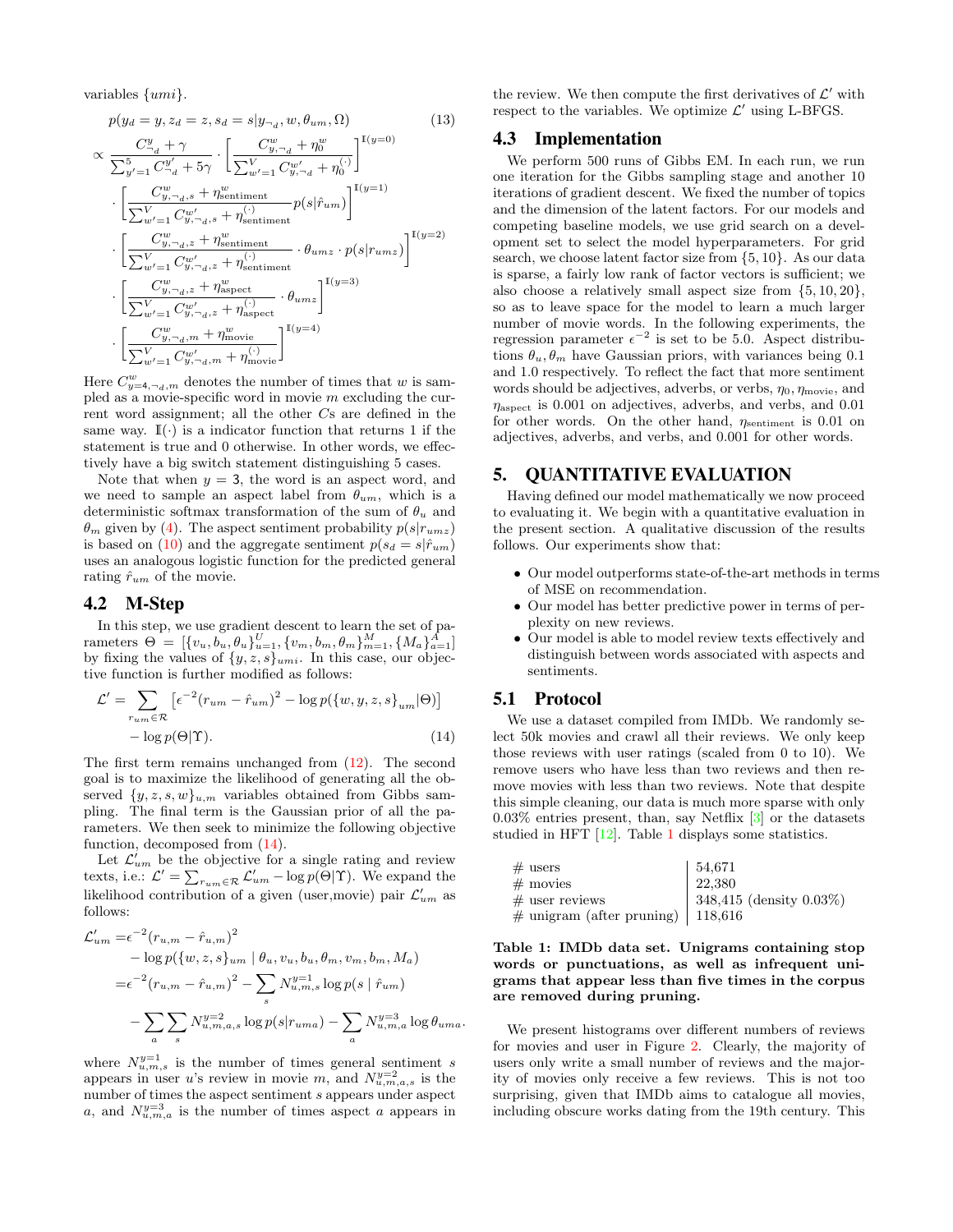

Figure 2: Histograms for reviews for movie and user.

sparsity underscores the importance of a method that can handle 'cold-start' for users or movies with few reviews.

We randomly split our data set into training, validation and test sets. Similar to [12], we use 80% of our dataset as training data, 10% for validation, and 10% for testing. We evaluate the following competing models for comparison: offset only, two state-of-the-art methods, and our model.

- Offset only Predict the rating as the average of past ratings. This is the best constant predictor we can get.
- PMF Probabilistic matrix factorization [15]. This model is designed for numerical ratings while ignoring all the review texts. By comparing to it, we evaluate the importance of jointly modeling ratings and reviews.
- **HFT** Hidden factors with topics  $[12]$ . This work also models both review texts and ratings. It shows state-ofthe-art performance on a variety of review data sets. By comparing with HFT, we examine which of them provides a better modeling of movie reviews.
- JMARS Jointly modeling aspects, ratings and sentiments. This is the full model discussed in Section 3.

## 5.2 Perplexity

We analyze the perplexity of all the competing models. Perplexity is a standard measure to evaluate the quality of probabilistic models. The performance in terms of perplexity shows the prediction power of the model on unseen reviews, where a lower perplexity means a better performance.

Since PMF does not use review texts, it is not considered in this evaluation. For HFT and our model, we define perplexity as follows:

$$
\log \text{PPX}(D_{\text{test}}) = -\frac{1}{N_w} \sum_{\substack{u,m\\du_m \in D_{test}}} \sum_i \log p(w_{umi}). \quad (15)
$$

Here  $p(w_{umi})$  denotes the likelihood of generating the *i*-th word in the review written by user u for movie m in  $D_{test}$ , and  $N_w$  is the total number of words in the test data. In the following formulas, we use  $w$  and  $y$  to refer to  $w_{umi}$  and  $y_{umi}$  whenever indices are obvious.

In HFT, the word likelihood  $p(w_{umi})$  is defined as:

$$
p(w) = \sum_{a} \hat{\phi}_{a,w} \hat{\theta}_{m,a}.
$$
 (16)

where  $\hat{\phi}_{a,w}$  is the estimated word distribution of topic a, and  $\hat{\theta}_{m,a}$  is the estimated topic distribution of the movie m.

In our model,  $p(w_{umi})$  is defined as:

$$
p(w) = p(y = 0 \mid \pi_{um}) \hat{\phi}_0^w + p(y = 1 \mid \pi_{um}) \sum_s p(s \mid \hat{r}_{um}) \hat{\phi}_s^w
$$

$$
+ p(y = 2 \mid \pi_{um}) \sum_a \sum_s p(s \mid r_{uma}) \hat{\theta}_{uma} \hat{\phi}_a^w
$$

$$
+ p(y = 3 \mid \pi_{um}) \sum_a \hat{\theta}_{uma} \hat{\phi}_a^w + p(y = 4 \mid \pi_{um}) \hat{\phi}_m^w.
$$
(17)

Here we use the word distributions  $\phi$ , user parameters  $\{v_u, b_u, \theta_u\},\$ movie parameters  $\{v_m, b_m, \theta_m\}$  and  $M_a$  learned in the training step. In this case, we can calculate all terms in Eqn. 17 except  $\pi_{um}$ . Then we run Gibbs sampling on the testing data for 50 iterations to estimate  $\pi_{um}$ .

We vary aspect size and latent factor size to test model performance. Note that HFT enforces topics and latent factors with the same dimension, but our model allows them to have different dimensions. To evaluate the sensitivity of model performance in terms of aspect size, we vary aspect size for each latent factor size. Results are shown in Table 2.

|     |  | Factor size   HFT   $A=20$ $A=10$ $A=5$                                                                                              |  |  |  |  |
|-----|--|--------------------------------------------------------------------------------------------------------------------------------------|--|--|--|--|
|     |  |                                                                                                                                      |  |  |  |  |
| -5  |  | $\begin{array}{ l}8,247&\textbf{3,348}&\textbf{3,369}&\textbf{3,399}\\7,459&\textbf{3,335}&\textbf{3,359}&\textbf{3,379}\end{array}$ |  |  |  |  |
| -10 |  |                                                                                                                                      |  |  |  |  |

Table 2: Comparison of models in terms of perplexity on held-out data in terms of different topic and latent factor size.

Consistently, our model achieves better performance than HFT in terms of different factor size. The main difference between our model and HFT lies in the way of modeling review texts, where our model uncovers underlying rich information, e.g.: aspect, sentiment and movie-specific contents. This shows a carefully designed language model for review texts could have better predictive power for unseen data. Furthermore, our model's performance varies more in terms of different aspect size  $A$  instead of factor size  $K$ . This shows that the latent factor dimension in probabilistic matrix factorization has minor effect, compared to the aspect dimension in topic modeling.

## 5.3 Movie recommendation

|     | Factor size Offset PMF HFT |      |  | JMARS                                         |  |      |
|-----|----------------------------|------|--|-----------------------------------------------|--|------|
|     |                            |      |  | $A=20$ $A=10$ $A=5$                           |  |      |
| - 5 | 7.07                       | 5.99 |  | $5.21^{\ddagger}$ 4.97 <sup>†</sup> 5.11 5.23 |  |      |
| -10 |                            | 5.92 |  | $5.14^{\ddagger}$ 5.05 <sup>†</sup> 5.18      |  | 5.28 |

Table 3: Comparison of models in terms of MSE on held-out data. † and ‡ mean the result is better than the method in the previous columns at 1% and 0.1% significance level, measured by McNemar's test.

We compare our model with baseline models on the movie recommendation task, measured by Mean-Square-Error (MSE) on the held-out test data. Results are shown in Table 3. Similarly we vary topic size and latent factor size to test model performance. Our observations as follows: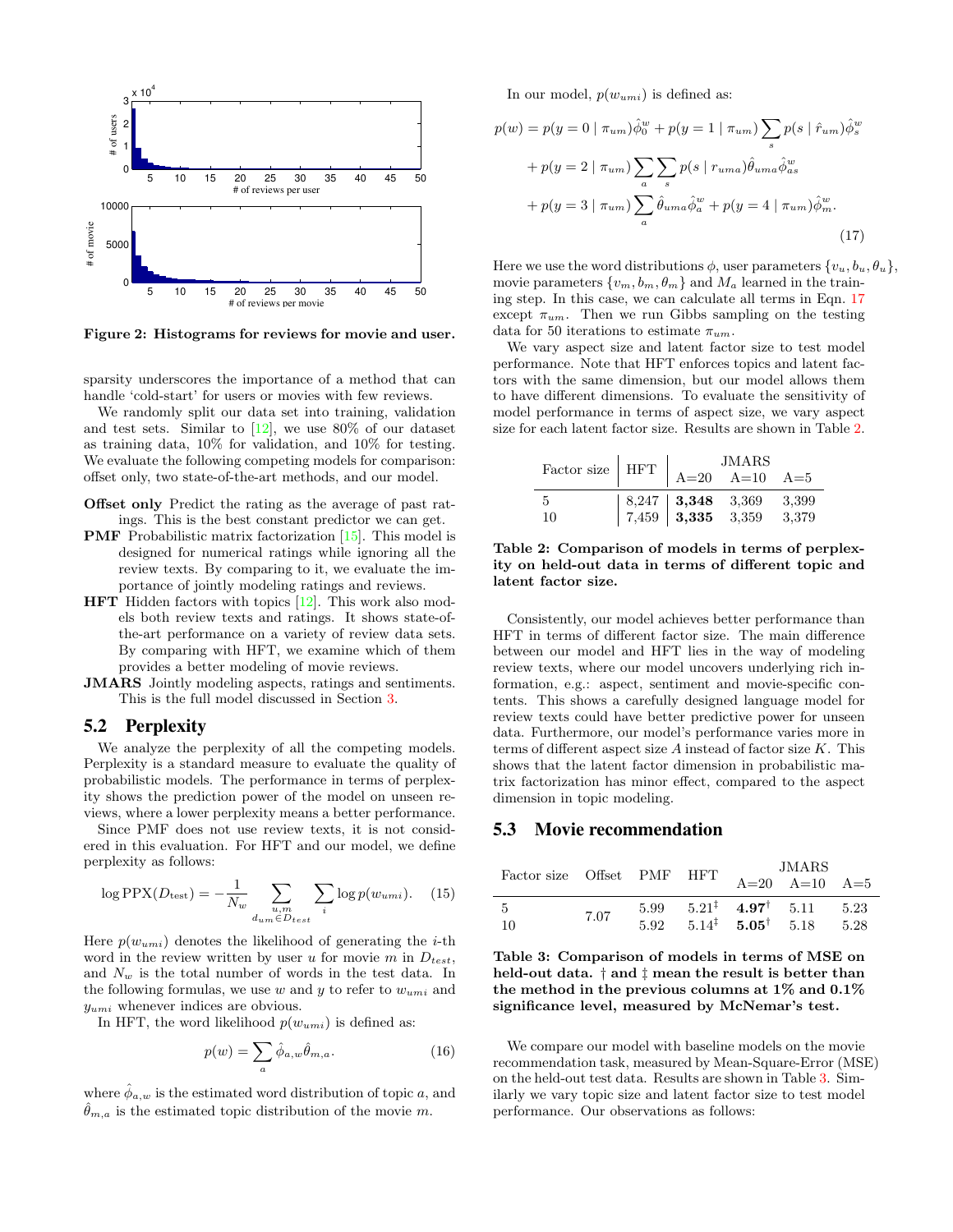- The offset baseline does not perform well compared to all other methods, which shows that our rating data has a relatively large variance.
- HFT significantly outperforms PMF at 0.1% significance level. Hence adding review texts can significantly improve the matrix factorization model.
- Our model achieves the best performance in terms of different factor size when the size of aspect is 20.
- Different from HFT where each topic is associated with a hidden factor dimension in matrix factorization, our model learns aspect-specific ratings and use aspect preference of reviews to aggregate these ratings to account for the final rating. This allows us to diverge aspect size from hidden factor size. For example, in our data set, the ratings are sparse (density 0.03%) but with rich user generated textual contents. Therefore, with small factor size and relatively large aspect size, our model can better fit the data and achieve better results in terms of MSE.
- Our results also suggest that a lower size of aspects may not be sufficient to capture distinct aspects and aspect sentiments in our data, which is an important premise for modeling aspect-specific ratings in our model. A relatively large aspect size has better performance and clean aspect words. We will present detailed aspect words in Section 6. We have also tried a larger size of aspect, but the improvement is minor.

## 5.4 'Cold-start' recommendation

Making recommendations for new users or items which do not have enough rating data is a common issue in recommendation systems. For our model and HFT, although the training data for an item is scarce, the review associated with it can still provide important textual information. HFT clusters the review words into topics, which are tied with item factor vector. Our model identifies aspect distribution and aspect sentiment within the review, and associates the sentiment words with matrix factorization. Therefore, both models can potentially help to better deal with 'cold-start' users and items.

We compare the performance of our model with HFT in terms of relatively improvement over PMF. Performance is evaluated on movies/users with different amount of reviews in training data, as shown in Figure 3. Our findings are as follows:

- In the comparison of different numbers of training ratings for movies, both our model and the HFT consistently outperform PMF, ranging from 10% to 34% relative improvement over PMF. This shows the benefit of modeling review texts for recommendation. Compared with HFT, our model's performance is similar when the number of reviews for movie is small, which suggests that it is difficult to learn the user's aspect taste and movie's aspect property given a few reviews. However, our model outperforms HFT when the number of reviews for movie is relatively large. It suggests that our model can better utilize the textual information (e.g. aspects, sentiments, aspect-sentiments) within user reviews, while the HFT only cluster review contents as topics.
- Both our model and HFT consistently outperform PMF under different numbers of training ratings for users. Similarly, we also observe that our model outperforms



Figure 3: Improvement in MSE compared to PMF for 'cold-start' movies and users.

HFT when the numbers of training ratings for users is relatively large, which suggest that our model can better fit the textual information.

## 6. QUALITATIVE EVALUATION

# 6.1 Aspect rating

|                                                           |                     |                      | Aspect   Director History War Life Character |
|-----------------------------------------------------------|---------------------|----------------------|----------------------------------------------|
|                                                           | 8.55 8.51 9.20 9.50 |                      |                                              |
| Rating $\begin{array}{ l} \text{Rating} \end{array}$ 0.12 | 0.10                | $0.09$ $0.09$ $0.08$ |                                              |

... what an excellent piece of cinema ... the actors are great and directing incredible . . . in 300, Gerard Butler dominates the screen . . . battle scenes are incredible . . .

#### Table 4: The learnt aspect-specific ratings and latent sentiment identified by our model for a review.

To evaluate whether our model is capable of interpreting the reviews correctly, we examine the learned aspect ratings of our model. We present one review in our training set along with the learned aspect ratings and sentiments of the top 5 aspects in the table above. As we can see, the high aspect probability in 'director' aspect reflects the fact that positive sentiment has been expressed towards the director, e.g.: "directing incredible" in the review. Commonly one would assume that the War topic would dominate in anything written about the movie 300, whereas here we are able to infer that it is the directing that is being reviewed.

#### 6.2 Background and sentiment words

Background-word and sentiment-word distributions,  $\phi_0$ and  $\phi_S$ , are presented in Table 5.

Not surprisingly, the top three background words are 'film', 'story', and 'character', all of which provide little information about aspects or sentiments. Positive sentiment words such as 'great' and 'good', and negative sentiment words such as 'bad' and 'boring', are all sentiment words which are not aspect-specific. Note that we do not handle negation, hence "not good" will be split into "not" and "good", which makes "good" appear in negative word distribution.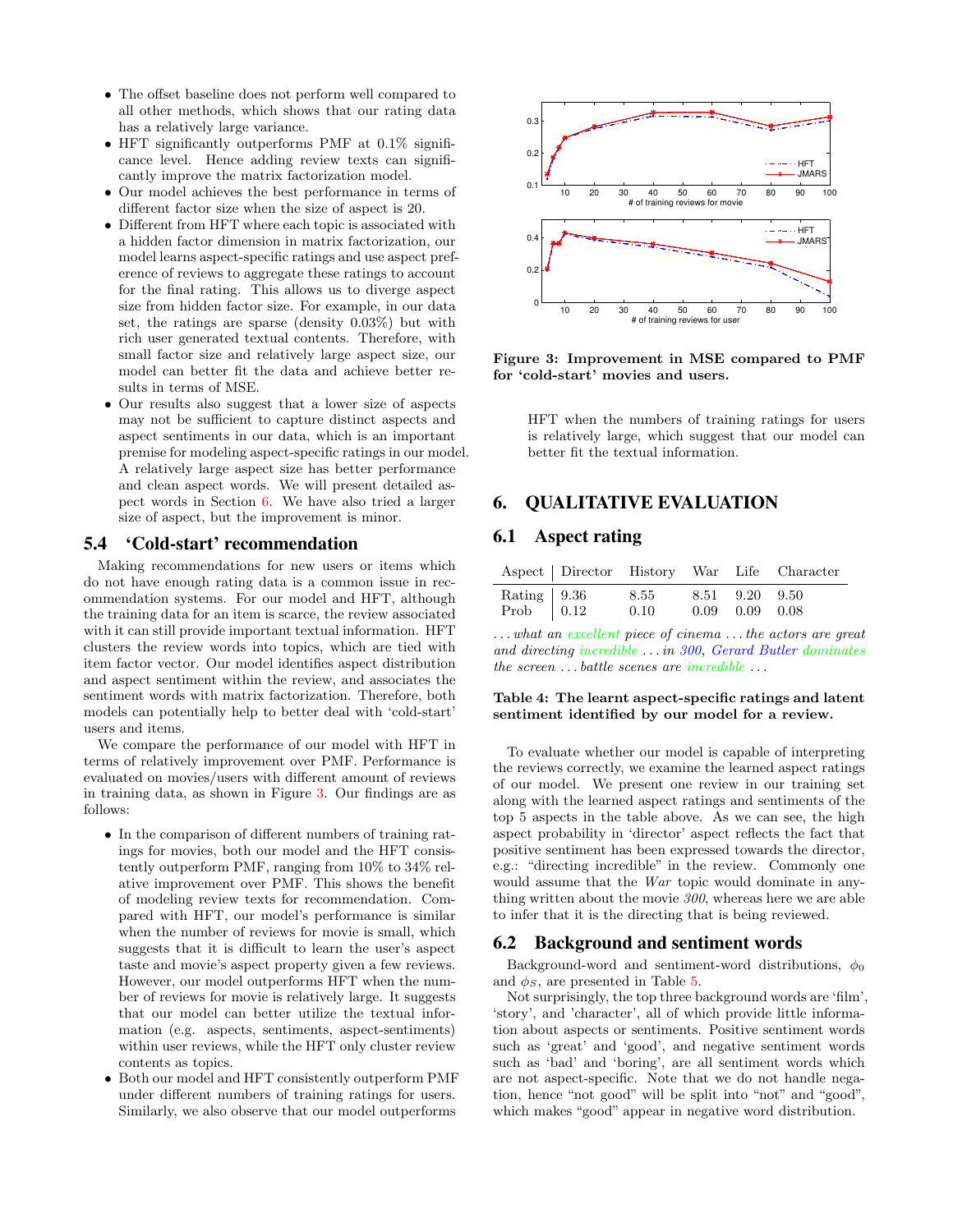| Type       | Words                                      |
|------------|--------------------------------------------|
| Background | film, story, character, films, characters, |
|            | movies, scenes, scene, real, good          |
| Positive   | great, good, love, acting, fun,            |
|            | funny, excellent, lot, thought, perfect    |
| Negative   | bad, good, pretty, acting, plot,           |
|            | boring, worst, watching, minutes, stupid   |

Table 5: Top background words from  $\phi_0$  and sentiment words from  $\phi_s$ .

## 6.3 Aspect and sentiment

Aspect words and aspect-sentiment words from three popular aspects are shown in Table 6. These words are easily interpretable. For example, for the aspect 'Adventure', the top words are "earth,""human" and "space". Aspect-sentiments contain sentiment words specific to aspects, e.g. "spectacular" of "Adventure" aspect, "sharp" of "Social" aspect, and "nasty" of "Violence" aspect. These words emphasize the importance of discriminating sentiment words for different aspects. Note that the word 'nasty' is classified as both positive and negative in the context of 'Violence'. In our opinion, this is not a mistake, as the word 'nasty' can indeed convey positive or negative connotations for different users at the same time.

## 6.4 Movie specific words

We present movie-specific words in Table 7. These are words that do not convey sentiment or genre information and are particular to the movie. They typically correspond to names of places, actors, and other entities. For example, character names like "Bond" and "James" pertaining to the movie "Casino Royale" and words like "Neo" to the movie "The Matrix Reloaded" . These words also provide a list of interpretable keywords specific to the movies.

| Movie           | Words                                                     |
|-----------------|-----------------------------------------------------------|
| Casino Royale   | bond, craig, james, casino, royale                        |
| Batman Begins   | batman, bruce, wayne, bale, begins                        |
|                 | The Matrix Reloaded matrix, neo, reloaded, action, flight |
| American Beauty | beauty, american, spacey, lester, kevin                   |

#### Table 7: Top movie-specific words from  $\phi_m$ .

In summary, our model performs well at distinguishing different types of words: background, aspect, sentiment, aspect-sentiment and movie specific words. The resulting word distributions provide a low-rank representations of aspects, sentiments and movies, which give a great insight to understand them.

## 6.5 Failure Modes

After examining the cases which have higher prediction error rates, we find that one source of errors is the inconsistency of ratings and review words in reviews.

Score: 1/10

I am a teenager, and I never thought of finding The Godfather so interesting! It shows a vivid and perfect example of the words Classic and Timeless in a movie. . .

The reviewer expresses clearly positive opinions in the review yet gives a low rating. This is an observation that most systems would like to rule out since it may harm the whole system. One possible solution is to perform database cleaning by examining the inconsistency between sentiment words and ratings and rule out such cases. Our system can detect this case by observing the inconsistency between word probability and rating accuracy. This technique can then be applied to anomaly detection or database cleaning, which removes reviews with less meaningful information.

# 7. CONCLUSION

In this paper we proposed JMARS which provides superior recommendations by exploiting all the available data sources. Towards this end, we involve information from review and ratings. In fact our model is able to capture the sentiment in each aspect of a review, and predict partial scores under different aspects. Additionally the user interests and movie topics can also be inferred with the integrated model. We showed that our model outperforms state-of-theart systems in terms of prediction accuracy and the language model for reviews is accurate. Future work includes capturing the hierarchical nature of movie topics and incorporating non-parametric models to increase flexibility. Moreover, a fast inference algorithm is required to further increase the scalability of this model.

# 8. ACKNOWLEDGEMENTS

This research is supported by the Singapore National Research Foundation under its International Research Centre @ Singapore Funding Initiative and administered by the IDM Programme Office, Media Development Authority (MDA).

## 9. REFERENCES

- [1] D. Agarwal and B.-C. Chen. Regression-based latent factor models. In J. Elder, F. Fogelman-Soulié, P. Flach, and M. Zaki, editors, ACM SIGKDD International Conference on Knowledge Discovery and Data Mining, pages 19–28. ACM, 2009.
- [2] A. Ahmed and E. P. Xing. Staying informed: supervised and semi-supervised multi-view topical analysis of ideological perspective. In Conference on Empirical Methods in Natural Language Processing, pages 1140–1150. ACL, 2010.
- [3] R. M. Bell and Y. Koren. Lessons from the Netflix prize challenge. SIGKDD Explorations, 9(2):75–79, 2007.
- [4] A. Z. Broder. Computational advertising and recommender systems. In P. Pu, D. G. Bridge, B. Mobasher, and F. Ricci, editors, Conference on Recommender Systems, pages 1–2. ACM, 2008.
- [5] J.-F. Cai, E. J. Candés, and Z. Shen. A singular value thresholding algorithm for matrix completion. SIAM Journal on Optimization, 20(4):1956–1982, 2010.
- [6] T. Griffiths and M. Steyvers. Finding scientific topics. Proceedings of the National Academy of Sciences, 101:5228–5235, 2004.
- [7] L. Hong, A. Ahmed, S. Gurumurthy, A. Smola, and K. Tsioutsiouliklis. Discovering geographical topics in the twitter stream. In International Conference on World Wide Web, 2012.